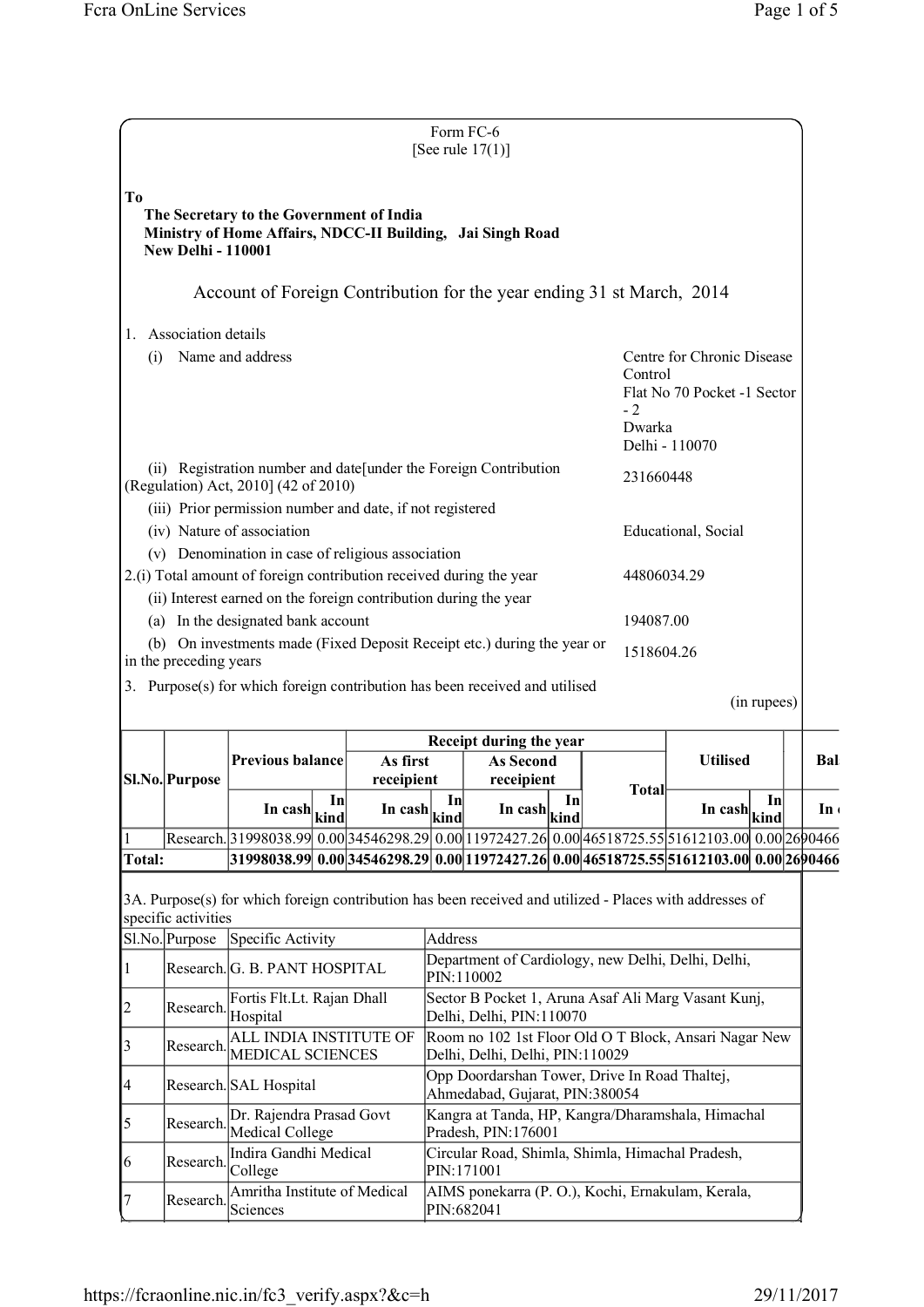| 18                           |                                                                                  | Research. Aga Khan Health Services<br>India                                                        |                                                                                          | Aga Hall 39/43 Nesbit Road, mazgaon, Mumbai,<br>Maharashtra, PIN:400010                                                                                                                                                                     |         |                      |               |  |
|------------------------------|----------------------------------------------------------------------------------|----------------------------------------------------------------------------------------------------|------------------------------------------------------------------------------------------|---------------------------------------------------------------------------------------------------------------------------------------------------------------------------------------------------------------------------------------------|---------|----------------------|---------------|--|
| 9                            | Research.                                                                        | Indira Gandhi Medical<br>College                                                                   |                                                                                          | nagpur, nagpur, Nagpur, Maharashtra, PIN:440001                                                                                                                                                                                             |         |                      |               |  |
| 10                           | Research.                                                                        | C/o BLDE University                                                                                | Sri BM, Patil Medical College                                                            | Smt Bangaramma Sajjan Campus, sholapur Road Bijapur,<br>Bijapur, Karnataka, PIN:586103                                                                                                                                                      |         |                      |               |  |
| 11                           | Research. Fortis Escorts Hospitals                                               |                                                                                                    | Jawaharlal Nehru Marg Malviya Nagar, Jaipur, Jaipur,<br>Rajasthan, PIN:302017            |                                                                                                                                                                                                                                             |         |                      |               |  |
| 12                           | G Kuppuswamy Naidu<br>Research.<br>Memorial Hospital                             |                                                                                                    | Post Box No 6327 Pappanaichenpalayam, netaji Road,<br>Coimbatore, Tamil Nadu, PIN:641037 |                                                                                                                                                                                                                                             |         |                      |               |  |
| 13                           | Madras Diabetes Research<br>Research.<br>Foundation                              |                                                                                                    | No 4 Conran Smith Road, Gopalpuram, Chennai (Madras),<br>Tamil Nadu, PIN:600086          |                                                                                                                                                                                                                                             |         |                      |               |  |
| 14                           | Sanjay Gandhi post Graduate<br>Research.<br><b>Institute of Medical Sciences</b> |                                                                                                    | Raebareli Road, Lucknow, Lucknow, Uttar Pradesh,<br>PIN:226014                           |                                                                                                                                                                                                                                             |         |                      |               |  |
| 15                           | Research. Yashoda Hospital                                                       |                                                                                                    |                                                                                          | Secunderabad, secunderabad, Hyderabad/Secunderabad,<br>Telangana, PIN:500007                                                                                                                                                                |         |                      |               |  |
| 16                           |                                                                                  | Research. Care Foundation                                                                          |                                                                                          | Banjara Hills, Hyderabad, Hyderabad/Secunderabad,<br>Telangana, PIN:500034                                                                                                                                                                  |         |                      |               |  |
| 17                           |                                                                                  | Research. Mediciti Hospital                                                                        |                                                                                          | 5-9-22 Near Sarovar Hotel, Secretariat Road Hyderabad,<br>Hyderabad/Secunderabad, Telangana, PIN:500063                                                                                                                                     |         |                      |               |  |
| 18                           |                                                                                  | Research. Share India                                                                              |                                                                                          | 404 My Home Sarovar 4th Floor, Secretariat Road<br>Hyderabad, Hyderabad/Secunderabad, Telangana,<br>PIN:500063                                                                                                                              |         |                      |               |  |
| A/c No:<br>Bank:<br>Address: |                                                                                  | 52810062352<br><b>NEW DELHI</b><br>Delhi - 110049<br>5. Donor wise receipt of foreign contribution | <b>Standard Chartered Bank</b>                                                           | 4. Name and address of the designated branch of the bank and number (as specified in the application for<br>registration/prior permission or permitted by the Central Government).<br>M 1, South Extension., Part-II, New Delhi, PIN 110049 |         |                      | (in rupees)   |  |
|                              | <b>Sl.No</b> Donor Name                                                          |                                                                                                    | <b>Address</b>                                                                           |                                                                                                                                                                                                                                             | Purpose | Receipt<br>date      | <b>Amount</b> |  |
|                              | <b>Institutional donors(A):-</b>                                                 |                                                                                                    |                                                                                          |                                                                                                                                                                                                                                             |         |                      |               |  |
| 1                            | <b>SAVE THE</b><br><b>CHILDREN</b><br><b>INTERNATIONAL</b>                       |                                                                                                    | DARULAMAN                                                                                | ROAD, KABUL, AFGHANISTAN                                                                                                                                                                                                                    |         | Research. 16/12/2013 | 15290.00      |  |
| $\overline{c}$               |                                                                                  | <b>IMPERIAL COLLEGE</b>                                                                            | <b>SOUTH KENSINGTON</b><br>CAMPUS,LONDON,SW7 2AZ, UK                                     |                                                                                                                                                                                                                                             |         | Research. 05/12/2013 | 7761770.18    |  |
| $\overline{\mathbf{3}}$      | <b>OTHER</b>                                                                     |                                                                                                    |                                                                                          |                                                                                                                                                                                                                                             |         | Research. 31/03/2014 | 1712691.26    |  |
| 4                            | <b>DUKE CLINICAL</b><br>RESEARCH<br><b>INSTITUTE</b>                             |                                                                                                    |                                                                                          | DUKE Global Health Institute, DUKE<br>University Durham, North Carolina USA                                                                                                                                                                 |         | Research. 12/07/2013 | 1865097.58    |  |
| 5                            | <b>DUKE CLINICAL</b><br><b>RESEARCH</b><br><b>INSTITUTE</b>                      |                                                                                                    |                                                                                          | DUKE Global Health Institute, DUKE<br>University Durham, North Carolina USA                                                                                                                                                                 |         | Research. 10/12/2013 | 1505000.00    |  |
| 6                            | <b>DUKE CLINICAL</b><br><b>RESEARCH</b><br><b>INSTITUTE</b>                      |                                                                                                    |                                                                                          | DUKE Global Health Institute, DUKE<br>University Durham, North Carolina USA                                                                                                                                                                 |         | Research. 18/03/2014 | 536465.72     |  |
| Į7                           |                                                                                  |                                                                                                    |                                                                                          |                                                                                                                                                                                                                                             |         | Research. 18/03/2014 | 276893.24     |  |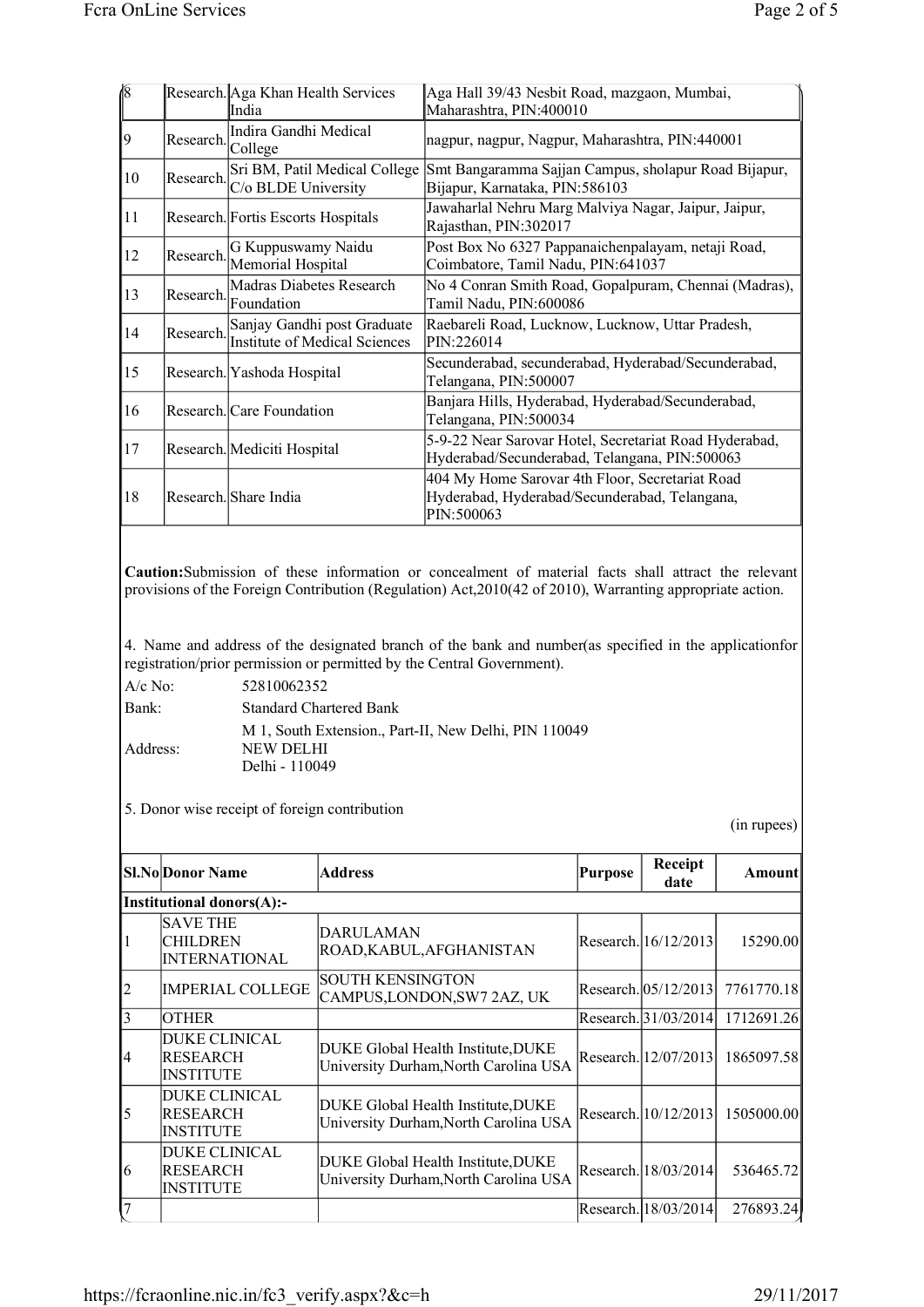|               | <b>DUKE CLINICAL</b><br><b>RESEARCH</b><br><b>INSTITUTE</b> | DUKE Global Health Institute, DUKE<br>University Durham, North Carolina USA           |                      |            |
|---------------|-------------------------------------------------------------|---------------------------------------------------------------------------------------|----------------------|------------|
| 8             | PUBLIC HEALTH<br><b>FOUNDATION OF</b><br><b>INDIA</b>       | ISID Campus 4 Institutional Area, Vasant<br>Kunj New Delhi India                      | Research. 05/04/2013 | 54000.00   |
| 9             | PUBLIC HEALTH<br><b>FOUNDATION OF</b><br><b>INDIA</b>       | ISID Campus 4 Institutional Area, Vasant<br>Kunj New Delhi India                      | Research. 24/04/2013 | 574117.00  |
| 10            | PUBLIC HEALTH<br><b>FOUNDATION OF</b><br>INDIA              | ISID Campus 4 Institutional Area, Vasant<br>Kunj New Delhi India                      | Research. 24/04/2013 | 26698.00   |
| 11            | PUBLIC HEALTH<br><b>FOUNDATION OF</b><br>INDIA              | ISID Campus 4 Institutional Area, Vasant<br>Kunj New Delhi India                      | Research. 01/05/2013 | 381112.00  |
| 12            | PUBLIC HEALTH<br><b>FOUNDATION OF</b><br><b>INDIA</b>       | ISID Campus 4 Institutional Area, Vasant<br>Kunj New Delhi India                      | Research. 22/05/2013 | 596821.00  |
| 13            | PUBLIC HEALTH<br><b>FOUNDATION OF</b><br><b>INDIA</b>       | ISID Campus 4 Institutional Area, Vasant Research. 22/05/2013<br>Kunj New Delhi India |                      | 596820.00  |
| 14            | PUBLIC HEALTH<br><b>FOUNDATION OF</b><br><b>INDIA</b>       | ISID Campus 4 Institutional Area, Vasant Research. 31/05/2013<br>Kunj New Delhi India |                      | 407036.00  |
| <sup>15</sup> | PUBLIC HEALTH<br><b>FOUNDATION OF</b><br><b>INDIA</b>       | ISID Campus 4 Institutional Area, Vasant Research. 11/07/2013<br>Kunj New Delhi India |                      | 264977.00  |
| 16            | PUBLIC HEALTH<br><b>FOUNDATION OF</b><br><b>INDIA</b>       | ISID Campus 4 Institutional Area, Vasant Research. 16/07/2013<br>Kunj New Delhi India |                      | 920000.00  |
| 17            | PUBLIC HEALTH<br><b>FOUNDATION OF</b><br><b>INDIA</b>       | ISID Campus 4 Institutional Area, Vasant Research. 16/07/2013<br>Kunj New Delhi India |                      | 920000.00  |
| 18            | PUBLIC HEALTH<br>FOUNDATION OF<br><b>INDIA</b>              | ISID Campus 4 Institutional Area, Vasant Research. 16/07/2013<br>Kunj New Delhi India |                      | 920000.00  |
| <sup>19</sup> | PUBLIC HEALTH<br>FOUNDATION OF<br><b>INDIA</b>              | ISID Campus 4 Institutional Area, Vasant Research. 16/07/2013<br>Kunj New Delhi India |                      | 920000.00  |
| 20            | PUBLIC HEALTH<br><b>FOUNDATION OF</b><br><b>INDIA</b>       | ISID Campus 4 Institutional Area, Vasant<br>Kunj New Delhi India                      | Research. 16/07/2013 | 920000.00  |
| 21            | PUBLIC HEALTH<br><b>FOUNDATION OF</b><br><b>INDIA</b>       | ISID Campus 4 Institutional Area, Vasant<br>Kunj New Delhi India                      | Research. 07/09/2013 | 67690.00   |
| 22            | PUBLIC HEALTH<br><b>FOUNDATION OF</b><br><b>INDIA</b>       | ISID Campus 4 Institutional Area, Vasant<br>Kunj New Delhi India                      | Research. 05/10/2013 | 264977.00  |
| 23            | PUBLIC HEALTH<br><b>FOUNDATION OF</b><br><b>INDIA</b>       | ISID Campus 4 Institutional Area, Vasant<br>Kunj New Delhi India                      | Research. 02/11/2013 | 60674.00   |
| 24            | PUBLIC HEALTH<br><b>FOUNDATION OF</b><br>INDIA              | ISID Campus 4 Institutional Area, Vasant<br>Kunj New Delhi India                      | Research. 25/11/2013 | 40450.00   |
| 25            | PUBLIC HEALTH<br><b>FOUNDATION OF</b><br><b>INDIA</b>       | ISID Campus 4 Institutional Area, Vasant<br>Kunj New Delhi India                      | Research. 06/01/2014 | 310182.00  |
| 26            | PUBLIC HEALTH<br>FOUNDATION OF<br>INDIA                     | ISID Campus 4 Institutional Area, Vasant<br>Kunj New Delhi India                      | Research. 18/01/2014 | 1704000.00 |
|               |                                                             |                                                                                       |                      |            |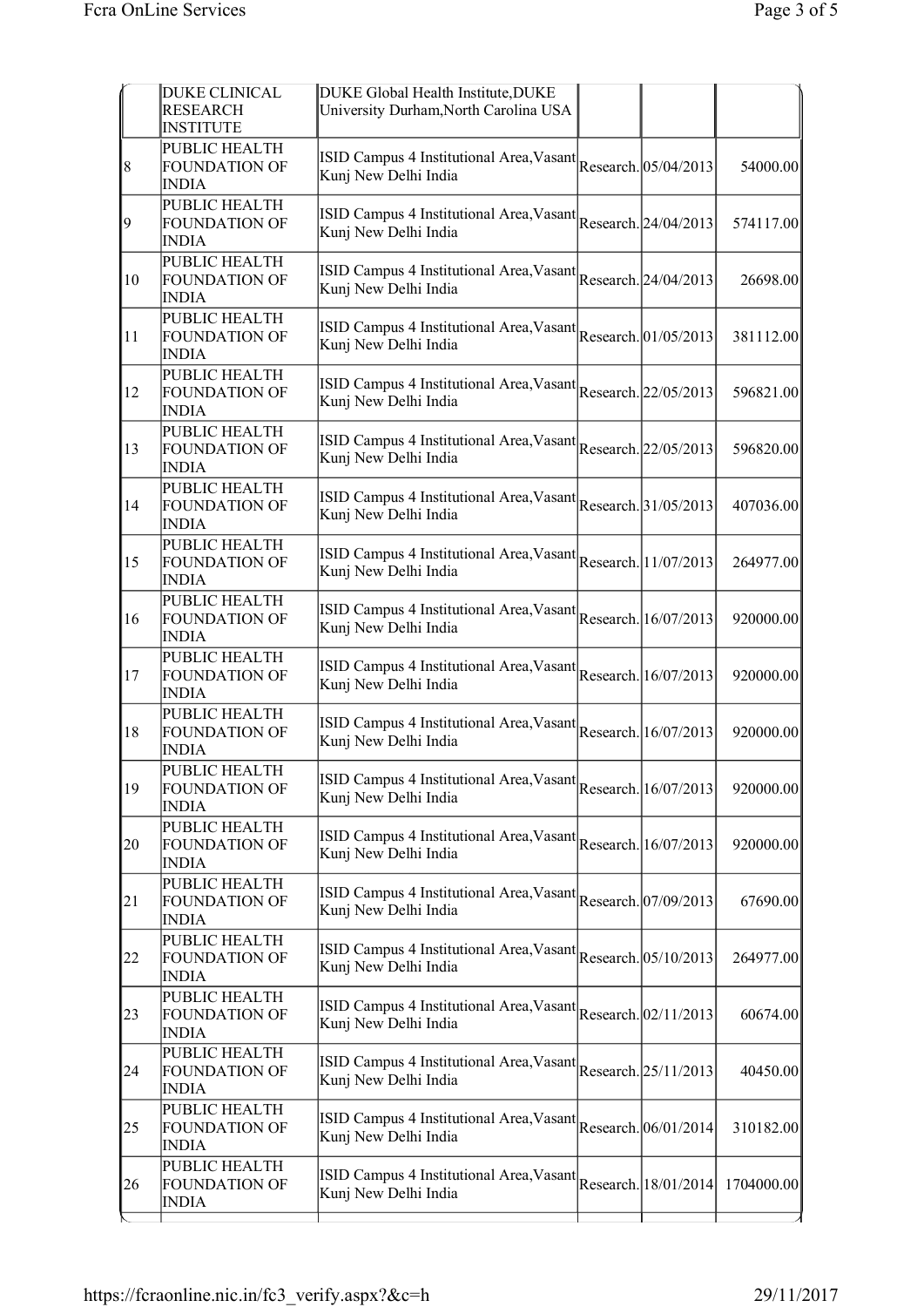| $\sqrt{27}$ | PUBLIC HEALTH<br><b>FOUNDATION OF</b><br><b>INDIA</b>              | ISID Campus 4 Institutional Area, Vasant Research. 22/03/2014<br>Kunj New Delhi India                                                         |                      | 310182.00                       |
|-------------|--------------------------------------------------------------------|-----------------------------------------------------------------------------------------------------------------------------------------------|----------------------|---------------------------------|
| 28          | UNIVERSITY OF<br><b>WASHINGTON</b>                                 | 3917 UNIVERSITY WAY NE<br>SEATTLE, WA 98105 6692 USA                                                                                          | Research. 28/02/2014 | 394048.80                       |
| 29          | <b>WORLD HEART</b><br><b>FEDERATION</b>                            | <b>7 RUE DES BATTOIRS CASE</b><br>POSTALE, 155 1211 GENEVA 4<br><b>SWITZERLAND</b>                                                            | Research. 10/05/2013 | 153381.00                       |
| 30          | <b>NORTH WESTERN</b><br><b>UNIVERSITY</b>                          | <b>619 CLARK STREET</b><br>EVANSTON, CHICAGO<br><b>ILLINOIS, USA</b>                                                                          | Research. 09/10/2013 | 233992.69                       |
| 31          | <b>NORTH WESTERN</b><br><b>UNIVERSITY</b>                          | <b>619 CLARK STREET</b><br>EVANSTON, CHICAGO<br>ILLINOIS,USA                                                                                  | Research. 05/12/2013 | 115857.21                       |
| 32          | <b>NORTH WESTERN</b><br><b>UNIVERSITY</b>                          | 619 CLARK STREET<br>EVANSTON, CHICAGO<br>ILLINOIS,USA                                                                                         | Research. 18/03/2014 | 895205.50                       |
| 33          | <b>AMERICAN HEART</b><br><b>ASSOCIATION</b>                        | 7272 GREENVILLE<br>AVENUE, DALLAS TX, USA - 75231                                                                                             | Research. 05/04/2013 | 114371.52                       |
| 34          | <b>AMERICAN HEART</b><br><b>ASSOCIATION</b>                        | 7272 GREENVILLE<br>AVENUE, DALLAS TX, USA - 75231                                                                                             | Research. 25/03/2014 | 182788.68                       |
| 35          | <b>INTERNATIONAL</b><br><b>SOCIETY OF</b><br><b>HYPERTENSION</b>   | <b>INSESSION INTERNATIONAL</b><br>CONVENTION, SERVICES INC 4F<br>YOONGJEON BLDG<br>829-6, YEOKSAM-DONG<br>GANGNAM-GU SEOUL KOREA -<br>135-936 | Research. 03/06/2013 | 99421.23                        |
| 36          | <b>INTERNATIONAL</b><br><b>SOCIETY OF</b><br><b>CARDIOVASCULAR</b> | 1300 S 2ND STREET, SUITE300<br>MINNEAPOLIS MN 55454,USA -<br>55454                                                                            | Research. 14/08/2013 | 68902.29                        |
| 37          | <b>INTERNATIONAL</b><br><b>SOCIETY OF</b><br><b>CARDIOVASCULAR</b> | 1300 S 2ND STREET, SUITE300<br>MINNEAPOLIS MN 55454,USA -<br>55454                                                                            | Research. 17/09/2013 | 74577.94                        |
| 38          | <b>INTERNATIONAL</b><br><b>SOCIETY OF</b><br><b>CARDIOVASCULAR</b> | 1300 S 2ND STREET, SUITE300<br>MINNEAPOLIS MN 55454,USA -<br>55454                                                                            |                      | Research. 14/03/2014 1494204.80 |
| 39          | <b>EMORY UNIVERSITY</b>                                            | 1599 CLIFTON ROAD, FLORIDA<br>3, ATLANTA USA                                                                                                  | Research. 18/10/2013 | 72240.00                        |
| 40          | <b>NATIONAL</b><br><b>INSTITUTE OF</b><br><b>HEALTH</b>            | 9000 ROCKVILLE PIKE<br>BETHESEDA, MARYLAND 20892<br><b>USA</b>                                                                                | Research. 29/04/2013 | 3065080.44                      |
| 41          | <b>NATIONAL</b><br><b>INSTITUTE OF</b><br><b>HEALTH</b>            | 9000 ROCKVILLE PIKE<br>BETHESEDA, MARYLAND 20892<br><b>USA</b>                                                                                | Research. 26/08/2013 | 918274.95                       |
| 42          | <b>NATIONAL</b><br><b>INSTITUTE OF</b><br><b>HEALTH</b>            | 9000 ROCKVILLE PIKE<br>BETHESEDA, MARYLAND 20892<br><b>USA</b>                                                                                | Research. 12/11/2013 | 454135.15                       |
| 43          | <b>NATIONAL</b><br><b>INSTITUTE OF</b><br><b>HEALTH</b>            | 9000 ROCKVILLE PIKE<br>BETHESEDA, MARYLAND 20892<br>USA                                                                                       | Research. 29/11/2013 | 3966086.12                      |
| 44          | <b>NATIONAL</b><br><b>INSTITUTE OF</b><br><b>HEALTH</b>            | 9000 ROCKVILLE PIKE<br>BETHESEDA, MARYLAND 20892<br><b>USA</b>                                                                                | Research. 05/12/2013 | 441058.15                       |
| 45          | <b>NATIONAL</b><br><b>INSTITUTE OF</b><br><b>HEALTH</b>            | 9000 ROCKVILLE PIKE<br>BETHESEDA, MARYLAND 20892<br><b>USA</b>                                                                                | Research. 06/01/2014 | 1403161.50                      |
| 46          | <b>NATIONAL</b><br><b>INSTITUTE OF</b><br><b>HEALTH</b>            | 9000 ROCKVILLE PIKE<br>BETHESEDA, MARYLAND 20892<br><b>USA</b>                                                                                | Research. 28/01/2014 | 1317935.50                      |
| 47          |                                                                    |                                                                                                                                               | Research. 28/02/2014 | 3091862.40                      |